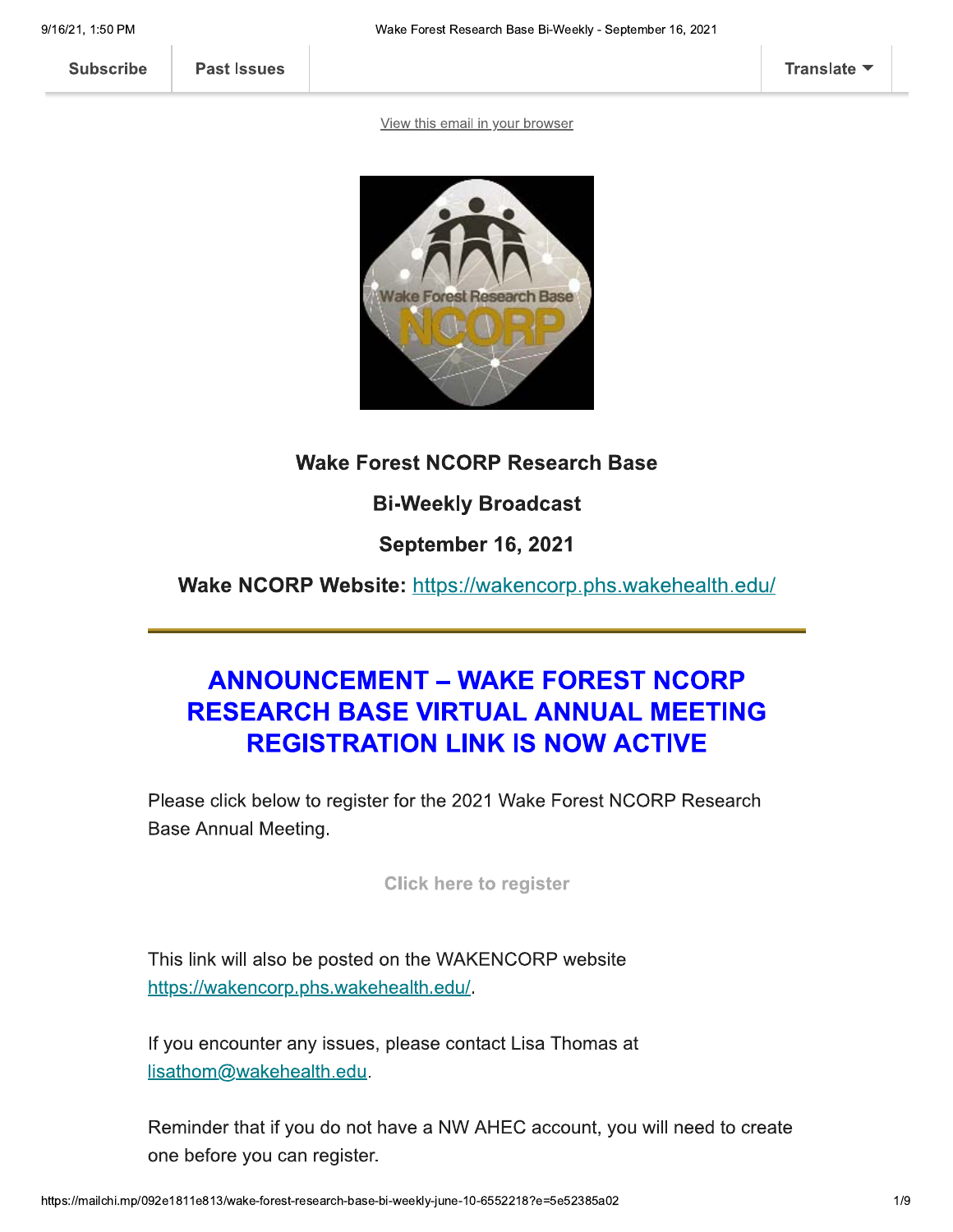to the Annual Meeting date.

Credits will be offered for CME and CNE for those that register and attend.

**Wake Forest NCORP Research Base Annual Meeting Agenda** 

The agenda for the meeting can also be found on our website: https://wakencorp.phs.wakehealth.edu/secure/dspHome.cfm and downloaded.

Follow these steps:

- Click Open Protocol Documents
- Click Wake Forest NCORP Research Base Annual Meetings
- Click Wake Forest NCORP Research Base 2021 Annual Meeting
- Click on Document Name "WF NCORP RB Annual Meeting Agenda 2021"

## **New Workshop Opportunity!** \*\*\*Deadline for applications has been extended to October 8, 2021 \*\*\*



#### This meeting will be held virtually, Time and Date TBD

Overview: The goal of this workshop include: (1) to offer consultation to NCORP community sites to support implementation of evidence-based practices into oncology settings, (2) to advance local quality improvement projects into generalizable CCDR research, and (3) to strengthen concept or grant proposals for implementation science research within NCORP.

Each participant (or team) will submit a brief concept and work with implementation scientists and biostatisticians to achieve their concept goal(s). A workshop will be held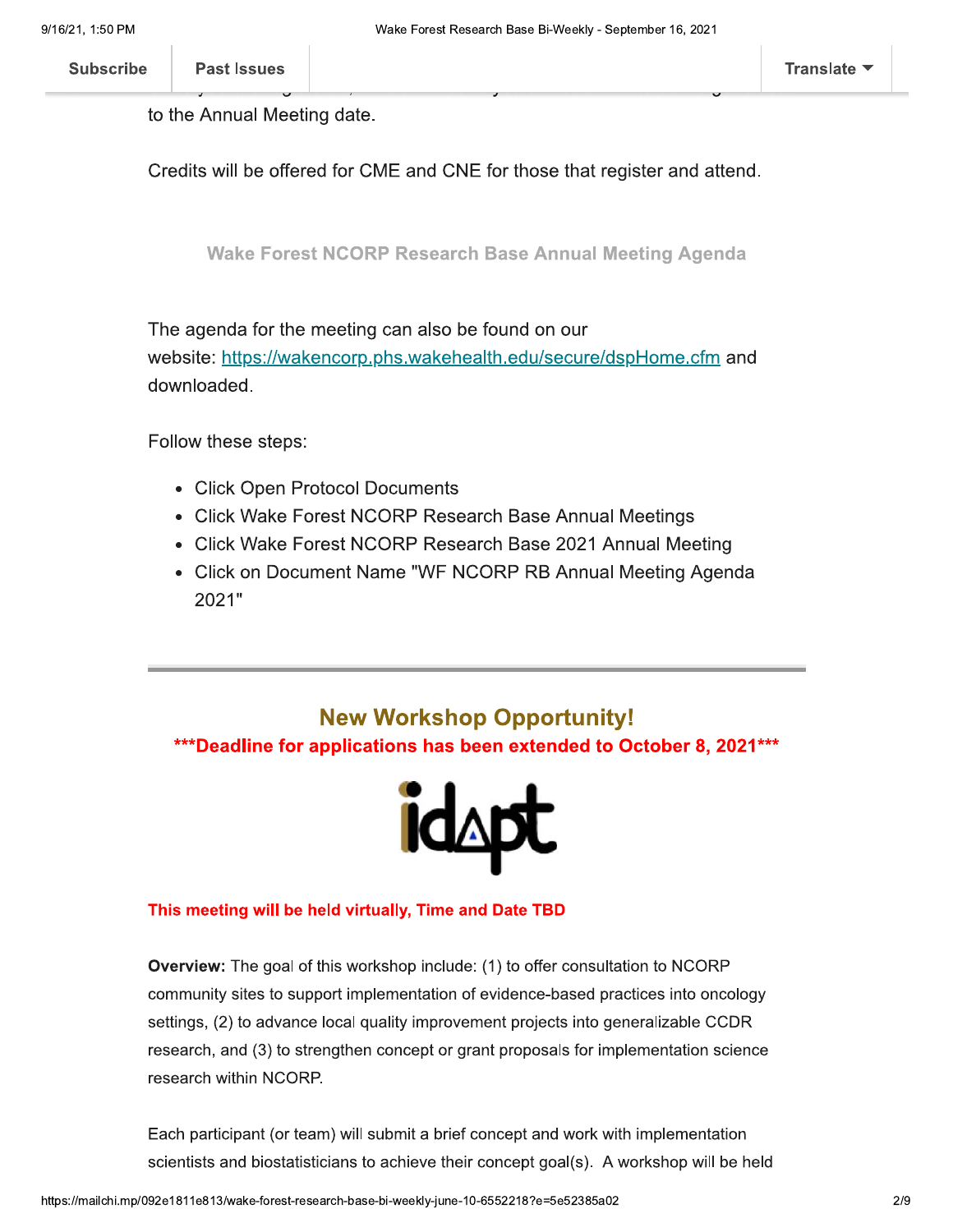**Subscribe** 

group (aka "The Pitch"), and feedback from an expert panel and peers.

Eligibility: Investigators and senior research staff associated with NCORP Community and M/U Community sites and/or investigators with an interest in CCDR and implementation science within the NCORP network are encouraged to apply.

Additional Information: You may view the recorded video of the August 13th Webinar explaining the process and plans for the workshop by going to the WAKENCORP website: https://wakencorp.phs.wakehealth.edu/, click on Dashboard dropdown, then Videos. Please contact the Wake Forest NCORP Research Base at NCORP@wakehealth.edu for more information.

To Apply: Please click below to apply for the workshop.

**IDAPT/WF NCORP Workshop Application (REDCap)** 

# **Upcoming Site Calls**

WF-1801 - RAMIPRIL - A Single Arm, Pilot Study of Ramipril for **Preventing Radiation-Induced Cognitive Decline in Glioblastoma (GBM) Patients Receiving Brain Radiotherapy** September 22, 2021 at 3:00 pm EDT

WF-30917CD - TELEHEALTH - A Stepped-**Care Telehealth Approach to Treat Distress in Cancer Survivors** September 27 - Meeting Cancelled

WF-1806 - M&M - Myopenia and Mechanisms of Chemotherapy Toxicity in **Older Adults with Colorectal Cancer** 

October 13 - Meeting Cancelled - Please join us for the WF NCORP Research **Base Annual Meeting instead** 

WF-1804CD - AH-HA - Assessing Effectiveness and Implementation of an **EHR Tool to Assess Heart Health Among Survivors** 

October 21, 2021 at 11:00 am EDT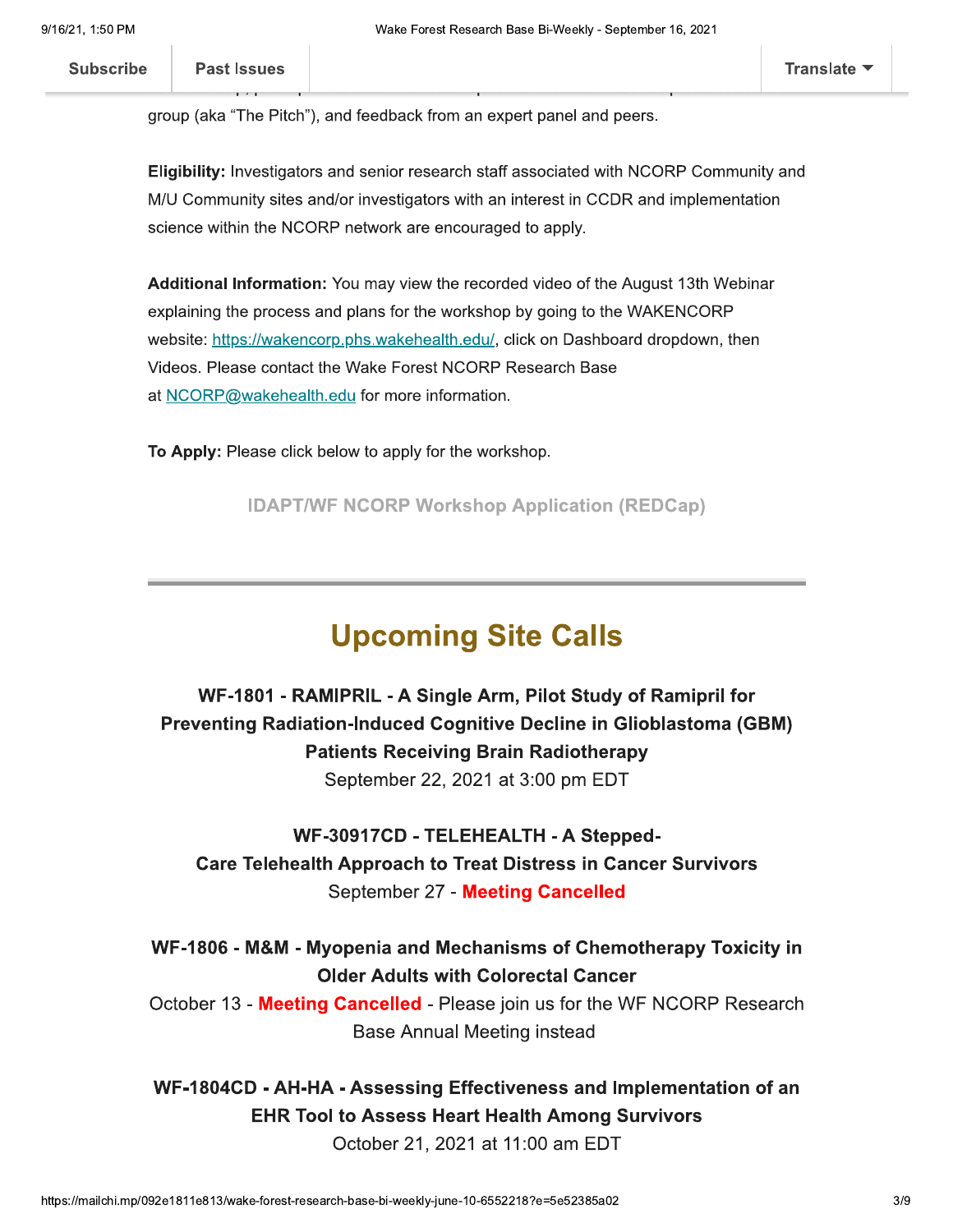**Subscribe** 

**Past Issues** 

Please email 7NCORP@wakehealth.edu when shipping biospecimen samples. Include the FEDEX tracking number in your email so that misplaced samples can be tracked before they spoil

**Study Updates** 

# WF-1804CD - AH-HA - Assessing Effectiveness and **Implementation of an EHR Tool to Assess Heart Health Among Survivors**

## **NEW AMENDMENT ACTIVATION**

### AH-HA (WF-1804CD) Amendment 4, PVD 08/13/2021, Release Date 09/02/2021

The WF NCORP Research Base study titled Assessing Effectiveness and Implementation of an EHR Tool to Assess Heart Health Among Survivors (WF-1804CD) has been amended (Amendment 4, Protocol Version Date 08/13/2021). Protocol documents are available on the CTSU website: https://www.ctsu.org/. Site registration requirements are listed in Protocol Section 11 and additional onboarding requirements will be provided by the Wake Forest NCORP Research Base coordinating center during onboarding. Please note this is a CIRB approved protocol. Participating sites are required to submit to the CIRB as their IRB of record.

Changes associated with this amendment include: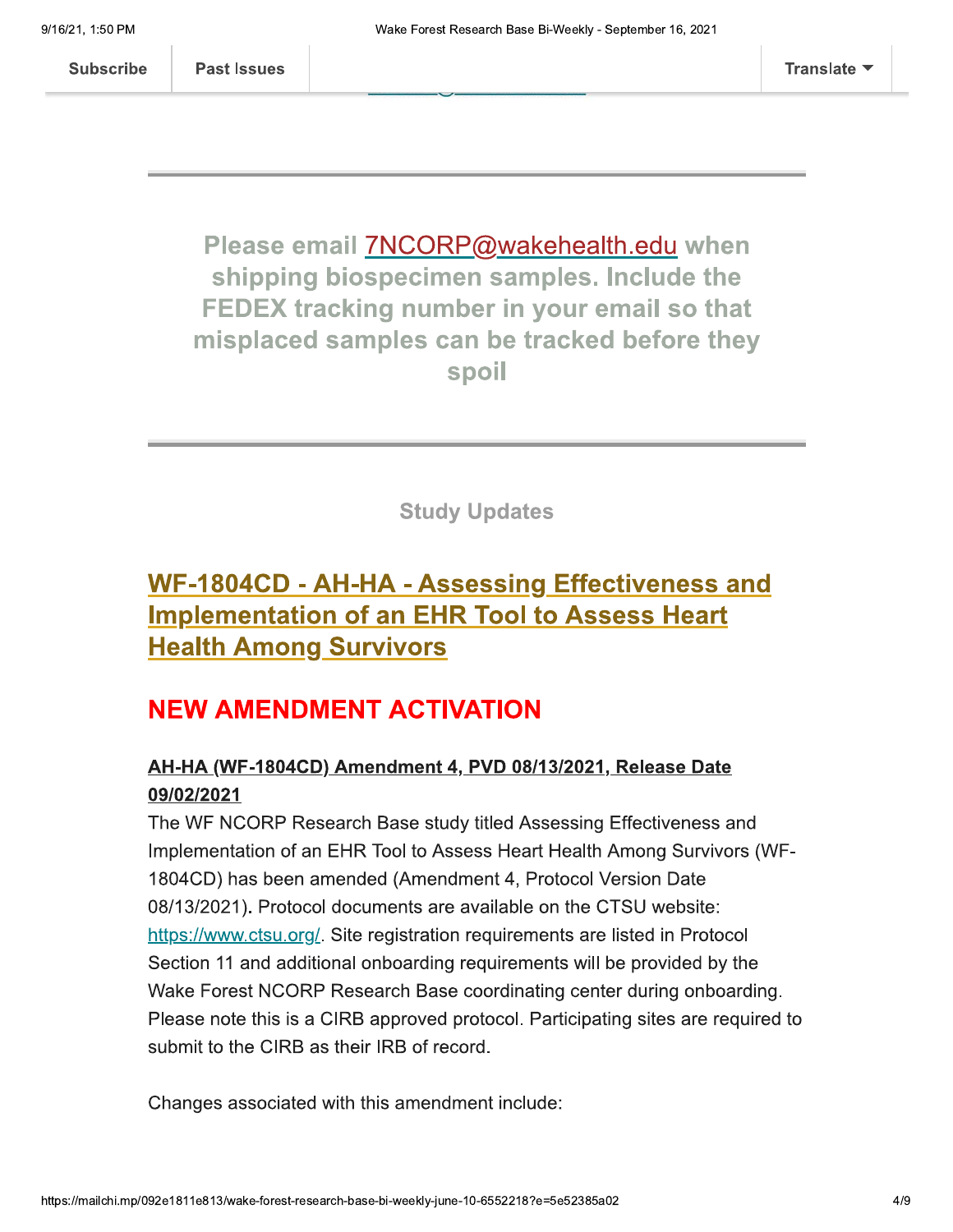| <b>Subscribe</b> | Past Issues |                                                                           | Translate $\blacktriangledown$ |
|------------------|-------------|---------------------------------------------------------------------------|--------------------------------|
|                  |             | • Reduced Black or African American to 10% of total accruals and Hispanic |                                |
|                  |             | or Latino to 4% of total accruals                                         |                                |

- Changed the number of participating practices from 12 to a range of 8 to  $12$
- Removed the limit of two practices per NCORP eligible to participate
- Changed the IT/Administrator Key informant interview guide
- Changed the wording of survivor eligibility criterion to specify that the study visit should be to provide follow-up cancer care for one of our targeted cancers

Note: This is a limited participation protocol. Sites must receive a Site Open to Enrollment (SOTE) letter from WF NCORP RB which is provided to the site once all site set up activities have been completed. Upon receipt of the SOTE letter, sites can complete the registration process. If you have any questions or if your site is interested in participating in this study, please send an email with your site's name and CTEP ID to NCORP@wakehealth.edu; Attn: WF-1804CD or to Eleanor Davidson at ecdavids@wakehealth.edu.

## **WF-1901 - IMPACTS - Internet Delivered Management** of Pain Among Cancer Treatment Survivors

We have posted a **Study Staff Fact Sheet** to be used by local NCORP Staff as a quick reference for WF-1901 schema and inclusion criteria. This document is available on the Wake NCORP website: https://wakencorp.phs.wakehealth.edu/.

Go to: DASHBOARD/Protocol Documents/1901-IMPACTS. We will also offer laminated copies of this 2-sided document to our active sites for use as a desktop reference.

If your site has not been activated for this exciting study, we would love to bring you onboard! Please email us at NCORP@wakehealth.edu for more information.

# **WF-30917CD - TELEHEALTH - A Stepped-Care Telehealth Approach to Treat Distress in Cancer**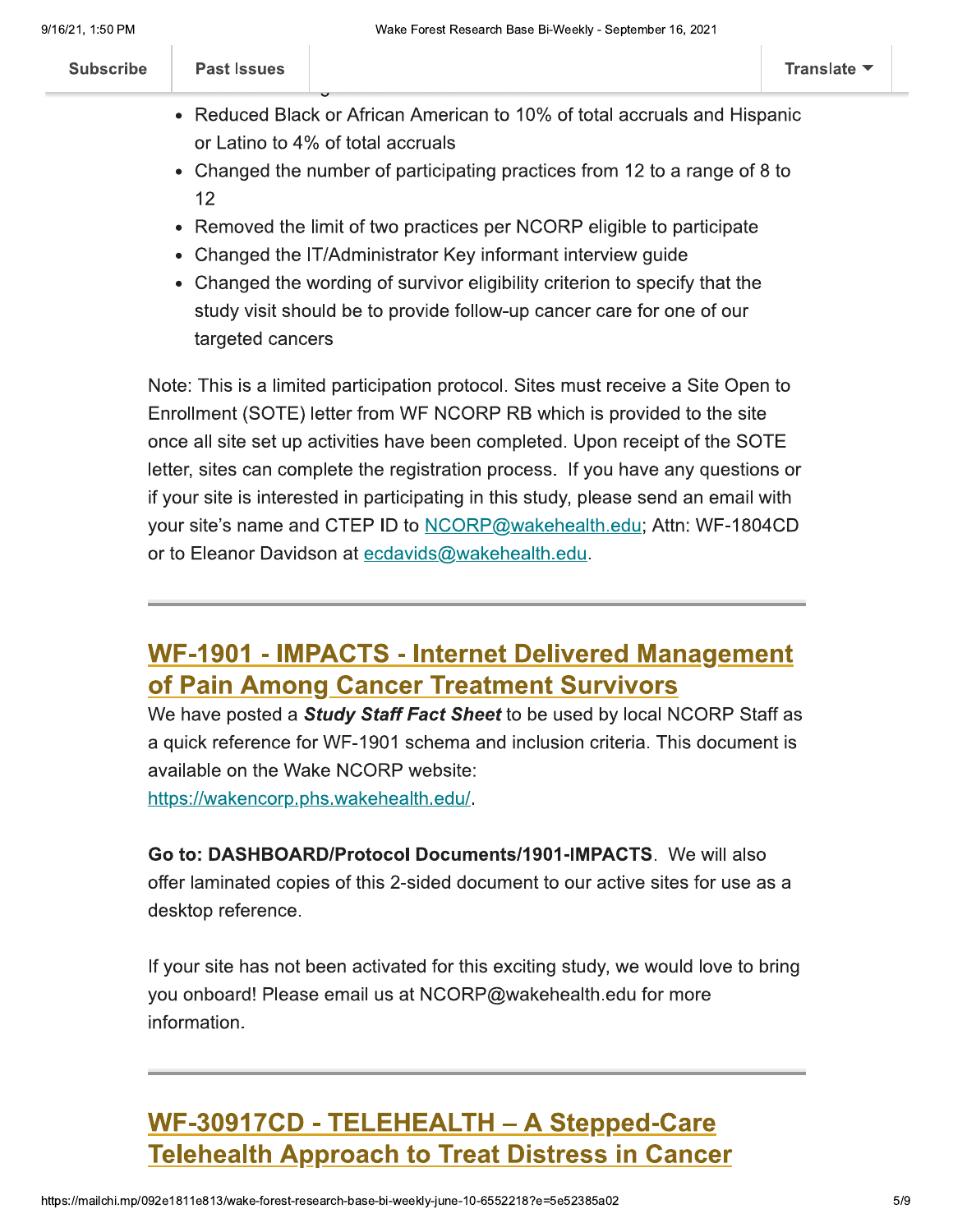| <b>Subscribe</b> | <b>Past Issues</b> |                                                                        | Translate <b>*</b> |
|------------------|--------------------|------------------------------------------------------------------------|--------------------|
|                  |                    | • Last call for Telehealth participants! Enrollment will end September |                    |

17, 2021.

• We appreciate your continued support as we try to reach our accrual goals. Every participant makes a difference!

# **WF-97115 - ACUPUNCTURE - A Phase III Prospective Randomized Trial of Acupuncture for Treatment of** Radiation-Induced Xerostomia in Patients with Head and Neck Cancer

As part of the study closure procedures, please mail in the following study supplies:

- Scale set (scale, calibration weight, and balance bubble (if included)
- 50 ml tubes used for sialometry collection
- Any blank labels, unused biohazard bags, and pipettes provided by study

Please mail the supplies to:

**Wake Forest Baptist Health** 525 Vine Street, Suite 430 Winston Salem NC 27101 **ATTN: Tammy Vogler** 

# WF-97415 - UPBEAT - Understanding and Predicting **Breast Cancer Events after Treatment**

# **NEW AMENDMENT ACTIVATION**

### WF-97415 - UPBEAT Amendment 6, PVD 08/05/2021, Release Date 08/31/2021

The WF NCORP Research Base study titled Understanding and Predicting Breast Cancer Events after Treatment (UPBEAT) has been amended. The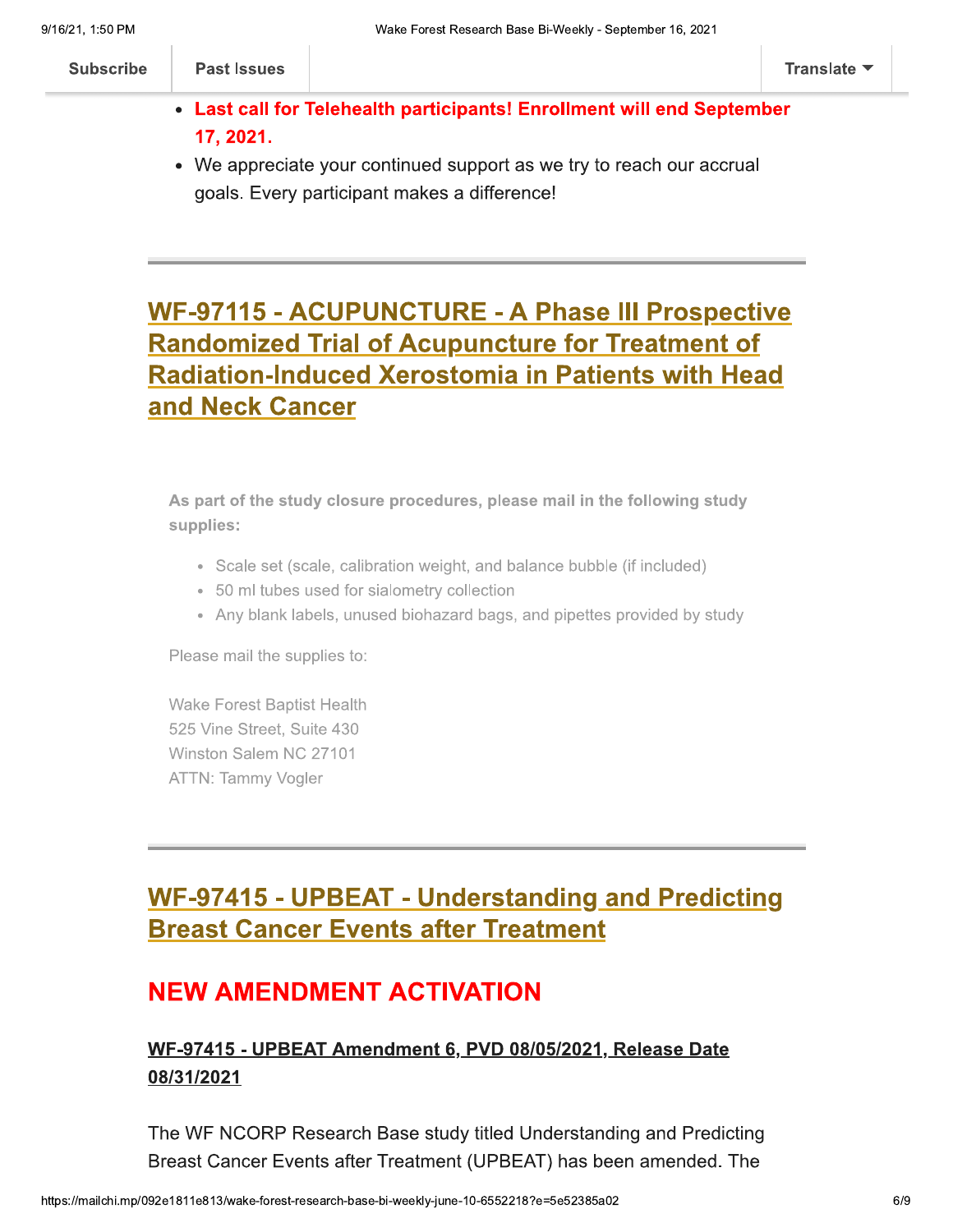The study closed to enrollment on July 31, 2021. Changes with this amendment include:

- Added new Social Determinants of Health questionnaire to capture Socioeconomic Status, Race and Gender Based Discrimination, and Medical Mistrust questions.
- Added Addendum Consent Script. All enrolled participants will need to be re-consented before the new Social Determinants of Health questionnaire can be administered.
- Please complete the Addendum Consent script with each participant prior to their next scheduled visit.
- For patients in the 3-11 year follow-up period, please complete the Addendum Consent and administer the Social Determinants of Health Questionnaire at the next follow-up call.
- Updated the UPBEAT Specimen Log Form to better capture time point for DNA, Serum, and Plasma collection and shipping (see the last page of the protocol).

#### **Regulatory Requirements:**

- All sites are required to use the NCI CIRB as their IRB of record per the NIH Policy on the Use of a Single Institutional Review Board for Multi-Site Research (NPT-OD-17-076).
- Implementation of this amendment is required within 30 days of this broadcast.

#### **Document Access:**

- The protocol documents are available on the CTSU website: https://www.ctsu.org/.
- The limited access Neurocognitive test booklets are available on the WAKENCORP website: https://wakencorp.phs.wakehealth.edu/.

If there are any questions about the activation please contact NCORP@wakehealth.edu, Attn: WF-97415.

### **AWARDS FOR 2021 ANNUAL MEETING!**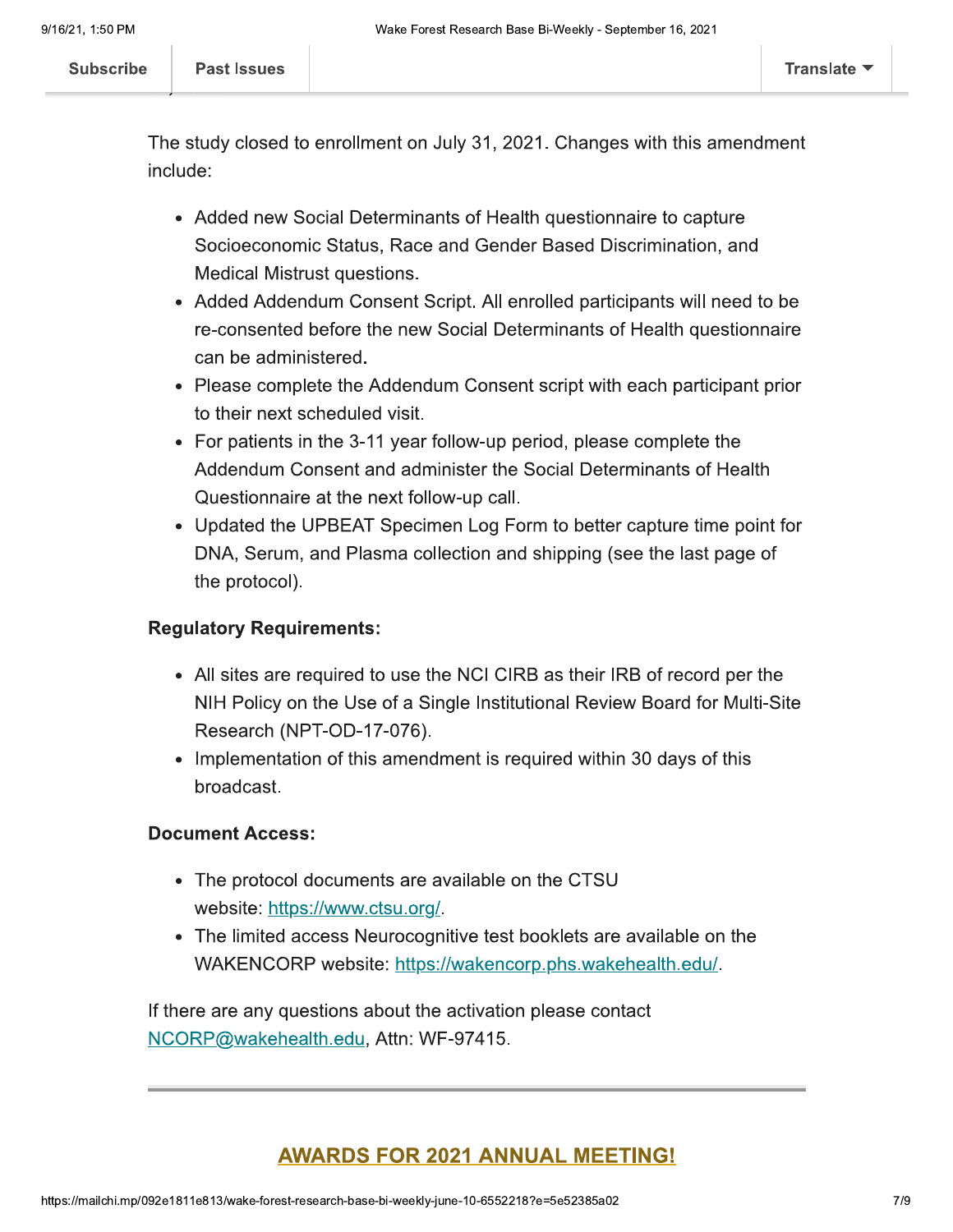| <b>Subscribe</b> | <b>Past Issues</b> |                             | Translate $\blacktriangledown$ |
|------------------|--------------------|-----------------------------|--------------------------------|
|                  |                    | tuned for more information! |                                |
|                  |                    | <b>WF-1901 IMPACTS:</b>     |                                |

1) Northwestern University with 7 2) Illinois Cancer Care Peoria with 4

> **WF-30917CD TELEHEALTH:** 1) UPSTATE with 6 2) MUSC with 5

## **Audit Corner**

**Informed Consent Process Documentation for ALL Study Participants** 

During audits involving CCDR studies we have noted several instances where informed consent process notes are not being documented for Non-Patient study participants. This documentation can be as simple as a "Note to File" that documents the process and is kept with the signed informed consent and provided at the audit.

Per Section 5.4.1 of the September 2021 CTMB Guidelines, failure to document the informed consent process with a study participant is a "Major Deficiency" on your audit report.

Please remember this guidance applies to any study participant, including both Patient and Non-Patient.

Accruals as of September 15, 2021